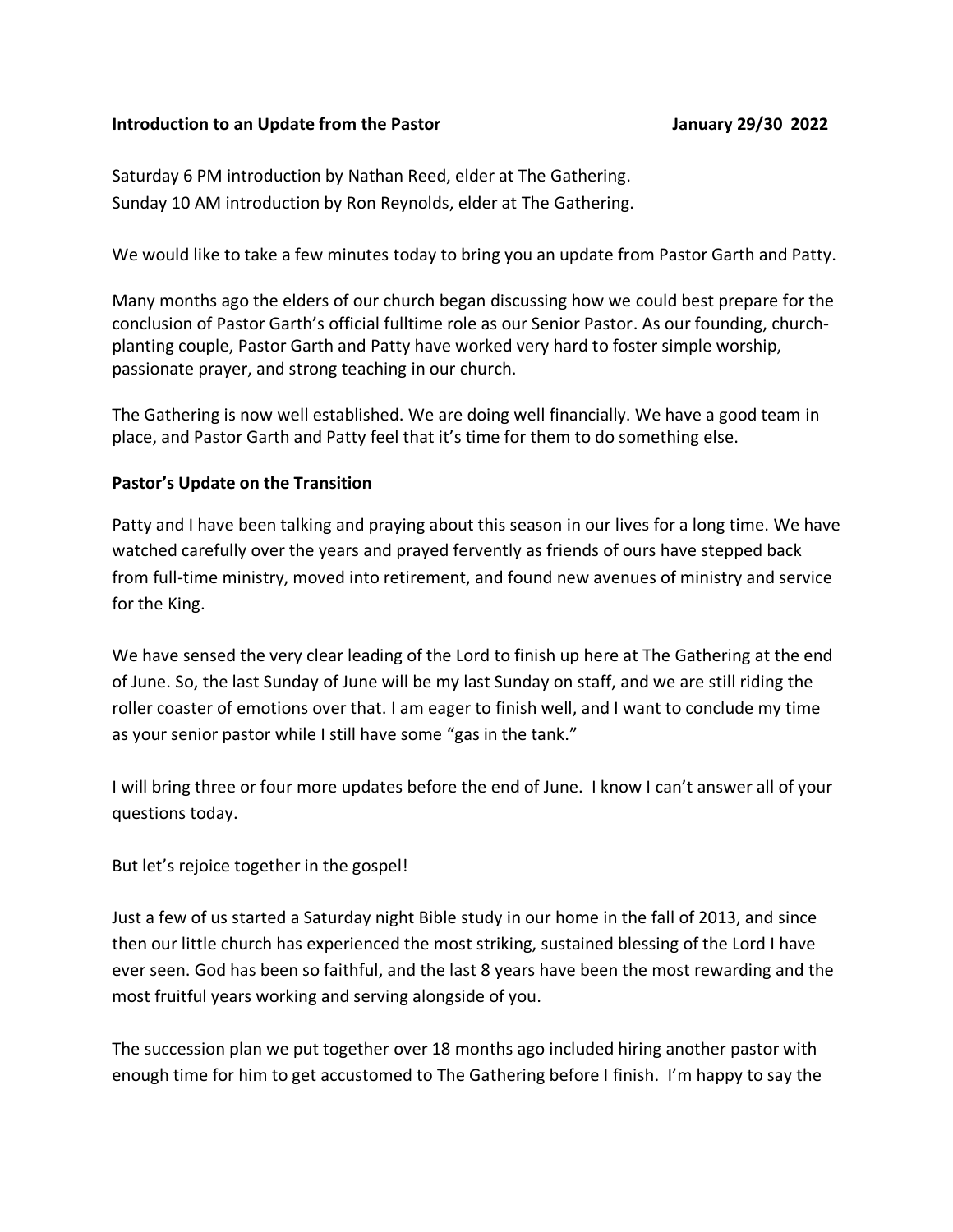Lord led us hire Jay Maynard who started his ministry with us in March of last year - roughly 10 months ago.

Phil and Jay and I all serve as elders along with Nathan Reed, Ron Reynolds, and Dan Wilson. There are six elders in our church who share in the ministry, and three of us serve as pastors. When I am done, these five remaining elders will carry the torch together, serving in the council of elders together, making decisions together.

1 Peter 5 exhorts local church elders to shepherd the flock of God (5:2-3), and that's what our guys love to do.

Elders are responsible for *protecting* the local church from false teachers and bad theology (Acts 20:28).

Furthermore, Biblical elders are men who teach the Word of God in a variety of settings and *feed* the flock with the Word. Not every elder will preach from the pulpit, but they must be able to teach. Some are given wages for preaching and teaching, and others are not.

Elders also *lead* the church. In his instruction to the church, in 1 Tim 5:17, Paul says, "Let the elders who rule well be considered worthy of double honor." To "rule well" means to direct, govern, or manage the affairs of the church well, to the glory of God. That's the work of elders.

Some elders are better at ruling or leading, while others are better at preaching and teaching, and that's the beauty of a plurality of elders. We can cover the bases.

The elders in a New Testament church also bear the responsibility for *meeting the practical, diverse needs* of the entire church. They are responsible to pray for the sick, to help the weak, to care for widows, and so on and so forth.

Our elders are very blessed to serve alongside seven biblically-qualified men who currently serve as deacons in our church. The deacons work alongside of the elders to look after so many practical needs around the church. They are Jon Bondy, Chris Daugharty, Jeff Gaspar, Shawn Mariani, Bill Robert, Rick Tarte, and Nate Veltkamp.

I am extremely grateful for these men and the work they do here at The Gathering.

We we have good *leaders* in place. We are so grateful for each and every one of them! As Patty and I prepare for this life-changing evolution at the end of June, we are doing so with